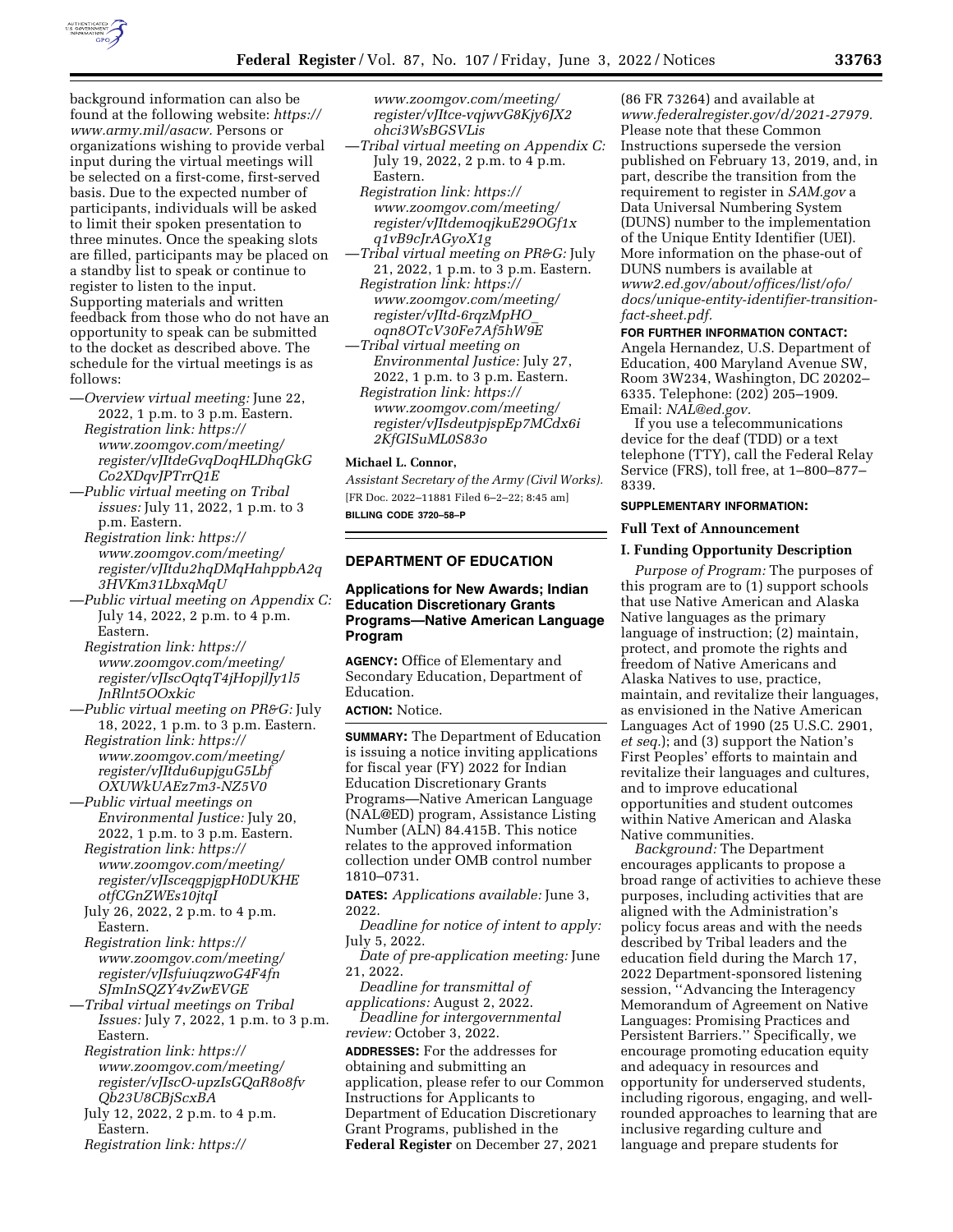college, career, and civic life. Activities that support Native American or Alaska Native language education and development include implementing inclusive pedagogical practices in professional development programs; using technology to support evidencebased approaches to personalized student learning in the classroom; and increasing the number and diversity of experienced and effective educators, including those from the community that they serve.

In addition, the Department intends for the NAL@ED program to have a broad impact. The Department plans to accomplish this in three ways. First, the Department will fund only one highquality project per Native language under this competition, provided there are enough high-quality applications. This is consistent with both the statutory requirement that the Department ensure a diversity of languages are represented to the maximum extent feasible, and the congressional emphasis in the Explanatory Statement accompanying the Department of Education Appropriations Act, 2022, on supporting language diversity. Second, in addition to soliciting applications from existing Native language instructional programs (Absolute Priority 2), the Department is soliciting applications supporting new Native language instructional programs via Absolute Priority 1. Third, the Department will not exclusively fund applicants from a single State, provided there is a sufficient number of highquality applications (Program Requirement 3). This is consistent with the congressional emphasis in the Explanatory Statement accompanying the Department of Education Appropriations Act, 2022 on the importance of geographical diversity in grantees under this program. Together, these approaches will help ensure the program has a broad impact by funding projects supporting a variety of Native languages.

*Priorities:* This competition includes two absolute priorities and two competitive preference priorities. These priorities are from the notice of final priorities, requirements, definitions, and selection criteria for this program published in the **Federal Register** on July 14, 2020 (85 FR 42305) (NFP).

*Absolute Priorities:* For FY 2022 and any subsequent year in which we make awards from the list of unfunded applications from this competition, these priorities are absolute priorities. Under 34 CFR 75.105(c)(3), we consider only applications that meet either Absolute Priority 1 or 2.

*Note:* The Department may create two funding slates—one for applications that meet Absolute Priority 1 and a separate slate for applications that meet Absolute Priority 2. As a result, the Secretary may fund applications out of the overall rank order, but the Department is not bound to do so. Applicants must clearly identify the specific absolute priority that the proposed project addresses in the project abstract section of the application.

These priorities are: *Absolute Priority 1: Develop and Maintain New Native American Language Programs.* 

To meet this priority, an applicant must propose to develop and maintain a Native American language instructional program that—

(a) Will support Native American language education and development for Native American students, as well as provide professional development for teachers and, as appropriate, staff and administrators, to strengthen the overall language and academic goals of the school or schools that will be served by the project;

(b) Will take place in a school; and (c) Does not augment or replace a program of identical scope that was active within the last three years at the school(s) to be served.

*Absolute Priority 2: Expand and Improve Existing Native American Language Programs.* 

To meet this priority, an applicant must propose to improve and expand a Native American language instructional program that—

(a) Will improve and expand Native American language education and development for Native American students, as well as provide professional development for teachers and, as appropriate, staff and administrators, to strengthen the overall language and academic goals of the school or schools that will be served by the project;

(b) Will continue to take place in a school; and

(c) Within the past three years has been offered at the school(s) to be served.

*Competitive Preference Priorities:* For FY 2022 and any subsequent year in which we make awards from the list of unfunded applications from this competition, these priorities are competitive preference priorities. Under 34 CFR 75.105(c)(2)(i) we award up to an additional 7 points to an application, depending on how well an application meets Competitive Preference Priority 1, and we award an additional 5 points to an application that meets Competitive Preference Priority 2. The maximum

number of competitive preference priority points is 12.

These priorities are:

*Competitive Preference Priority 1: Support Project Sustainability With Title VI Indian Education Formula Grant Funds.* (up to 7 points)

To meet this priority, an applicant or a partner must receive, or be eligible to receive, a formula grant under title VI of the Elementary and Secondary Education Act of 1965, as amended (ESEA), and must commit to use all or part of that formula grant to help sustain this project after the conclusion of the grant period. To meet this priority, an applicant must include in its application—

(a) A statement that indicates the school year in which the entity will begin using title VI formula grant funds to help support this project;

(b) The percentage of the title VI grant that will be used for the project, which must be at least—

(i) 20 percent of the applicant's title VI formula grant (3 points);

(ii) 40 percent of the applicant's title VI formula grant (4 points);

(iii) 60 percent of the applicant's title VI formula grant (5 points);

(iv) 80 percent of the applicant's title VI formula grant (6 points); or

(v) 100 percent of the applicant's title VI formula grant (7 points); and

(c) The timeline for obtaining parent committee input and approval of this action, if necessary.

*Competitive Preference Priority 2: Preference for Indian Applicants.* (0 or 5 points)

To meet this priority, an application must be submitted by an Indian Tribe, Indian organization, Bureau of Indian Education (BIE)-funded school, or Tribal College or University (TCU) that is eligible to participate in the NAL@ED program. A consortium of eligible entities that meets the requirements of 34 CFR 75.127 through 75.129 and includes an Indian Tribe, Indian organization, BIE-funded school, or TCU will also be considered eligible to meet this priority. In order to be considered a consortium application, the application must include the consortium agreement signed by all parties.

*Note:* The consortium agreement must state that the members designate one member of the group to apply for the grant, detail the activities that each member of the group plans to perform, and bind each member of the group to every statement and assurance made by the applicant in the application (34 CFR 75.128(a) and (b)).

*Application Requirements:* These application requirements are from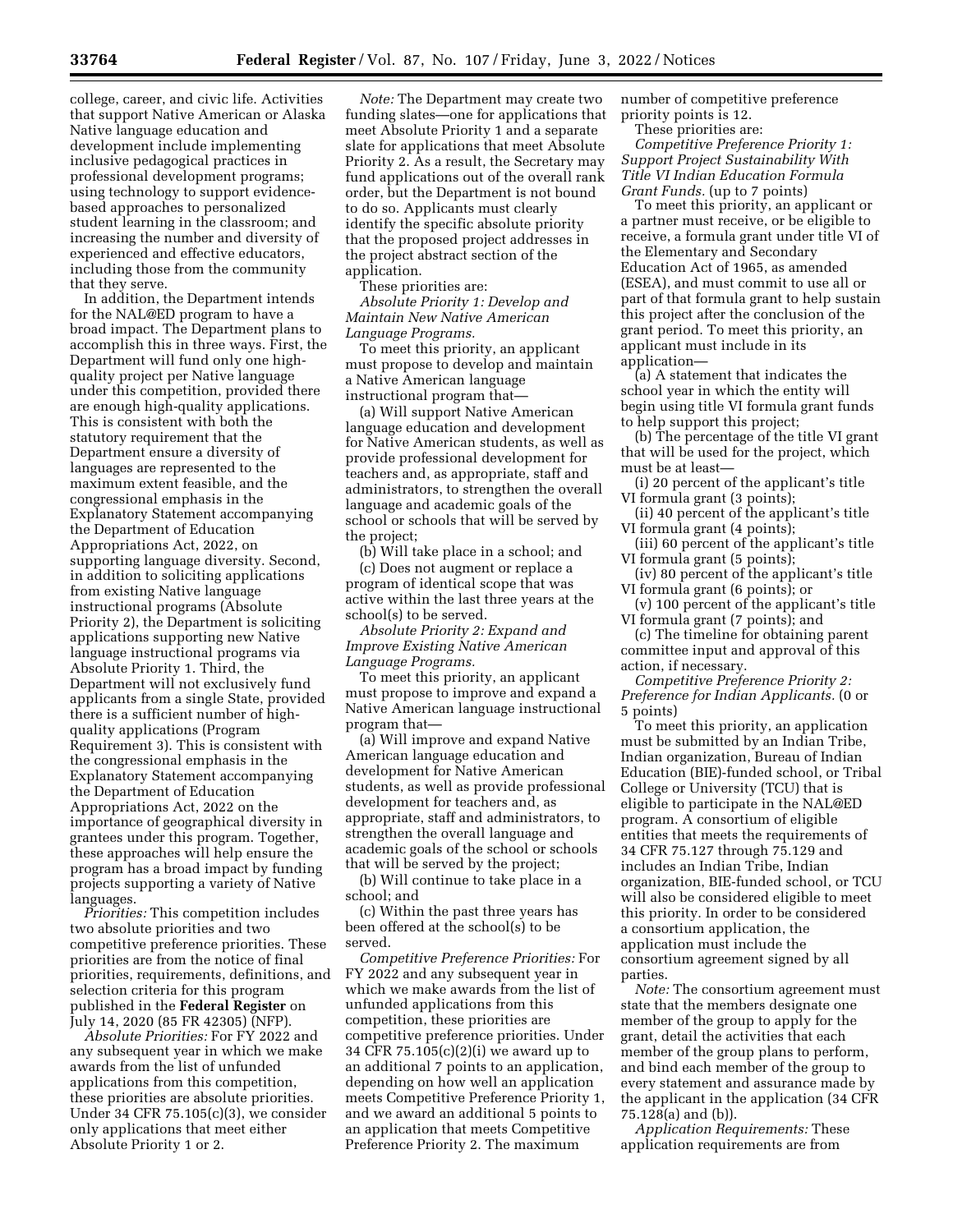section 6133(c) of the ESEA (20 U.S.C. 7453) and from the NFP. For FY 2022 and any subsequent year in which we make awards from the list of unfunded applications from this competition, applicants must meet the following application requirements.

(1) *General Requirements.* An applicant must include the following information in its application—

(a) A completed information form that includes:

(i) Instructional language. The name of the Native American or Alaska Native language to be used for instruction at the school(s) supported by the eligible entity.

(ii) Students to be served. The number of students to be served by the project and the grade level(s) of targeted students in the proposed project.

(iii) Instructional hours. The number of hours of instruction per week in and through one or more Native American or Alaska Native languages currently being provided to targeted students at such school(s), if any.

(iv) Pre- and post-assessments. Whether a pre- and post-assessment of Native American language proficiency is available and, if not, the percentage of grant funds that will be used for developing such assessment.

(v) Program description. A description of how the eligible entity will support Native American language education and development, and provide professional development for staff, in order to strengthen the overall language and academic goals of the school(s) that will be served by the project; ensure the implementation of rigorous academic content that prepares all students for college and career; and ensure that students progress toward meeting highlevel fluency goals in the Native American language.

(vi) Organizational information. For each school included in the project, information regarding the school's organizational governance or affiliations, specifically information about the school's governing entity (such as a local educational agency (LEA), Tribal educational agency or department, charter organization, private organization, or other governing entity); the school's accreditation status; any partnerships with institutions of higher education (IHEs); and any indigenous language schooling and research cooperatives.

(b) An assurance that for each school to be included in the project—

(i) The school is engaged in meeting State or Tribally designated long-term goals for students, as may be required by applicable Federal, State, or Tribal law;

(ii) The school provides assessments of students using the Native American or Alaska Native language of instruction, where possible;

(iii) The qualifications of all instructional and leadership personnel at such school are sufficient to deliver high-quality education through the Native American or Alaska Native language used in the school; and

(iv) The school will collect and report to the public data relative to student achievement and, if appropriate, rates of high school graduation, career readiness, and enrollment in postsecondary education or workforce development programs, of students who are enrolled in the school's programs.

(2) *Memorandum of Agreement.* Any applicant that proposes to work with a partner to carry out the proposed project must include a signed and dated memorandum of agreement that describes the roles and responsibilities of each partner to participate in the grant, including—

(i) A description of how each partner will implement the project according to the timelines described in the grant application;

(ii) The roles and responsibilities of each partner related to ensuring the data necessary to report on the Government Performance and Results Act (GPRA) indicators; 1 and

(iii) The roles and responsibilities of each partner related to ensuring that Native American language instructors can be recruited, retained, and trained, as appropriate, in a timely manner.

This memorandum of agreement must be signed no more than four months prior to the application deadline (*i.e.,*  the agreement must be signed within the four months prior to the application deadline).

(3) *Applicant Engagement with Indian Tribes and Tribal Organizations.* All non-Tribal applicants must engage with appropriate officials from Tribe(s) located in the area served by the project, or with a local Tribal organization, prior to submission of an application. The engagement must provide for the opportunity for officials from Tribes or Tribal organizations to meaningfully and substantively contribute to the application. Non-Tribal applicants must submit evidence of either Tribal engagement or a letter of support from one or more Tribes or Tribal organizations. This evidence can be part of the memorandum of agreement

required by Application Requirement 2 or can be uploaded as a separate attachment.

*Note:* If an applicant is an affected LEA that is subject to ESEA section 8538, then the LEA is required to consult with appropriate officials from Tribe(s) or Tribal organizations approved by the Tribes located in the area served by the LEA prior to its submission of an application, on the contents of the application as required under ESEA section 8538. Affected LEAs are those that have 50 percent or more of their student enrollment made up of Native American students or received an Indian education formula grant under title VI of the ESEA in the previous fiscal year that exceeds \$40,000. (ESEA sec. 8538)

(4) *Certification.* An applicant that is an LEA (including a public charter school that is an LEA under State law), a school operated by the BIE, or a nontribal for-profit or nonprofit organization must submit a certification from an entity described in application requirement (4)(a), containing the assurances described in application requirement (4)(b).

(a) The certification must be from one of the following entities, on whose land the school or program is located, or that is an entity served by the school, or whose members (as defined by that entity) are served by the school:

(i) A federally recognized Indian Tribe or Tribal organization.

(ii) A TCU.

(iii) An Alaska Native Regional Corporation or an Alaska Native nonprofit organization.

(iv) A Native Hawaiian organization.

(b) The certification must state that—

(i) The school or applicant organization has the capacity to provide education primarily through a Native American or an Alaska Native language;

and (ii) There are sufficient speakers of the target language at the school or available to be hired by the school or applicant organization.

*Program Requirements:* For FY 2022 and any subsequent year in which we make awards from the list of unfunded applications from this competition, grantees must adhere to the following program requirements:

(1) *Native American Language Proficiency Assessment.* Grantees must administer pre- and post-assessments of Native American language proficiency to participating students. This Native American language assessment may be any relevant tool that measures student Native American language proficiency, such as oral, written, or project-based

<sup>&</sup>lt;sup>1</sup>The Department notes that such reporting will be required in connection with the performance measurement requirements under 34 CFR 75.110, rather than indicators under GPRA. For further information, see section 4 (Performance Measures) under VI. Award Administration Information.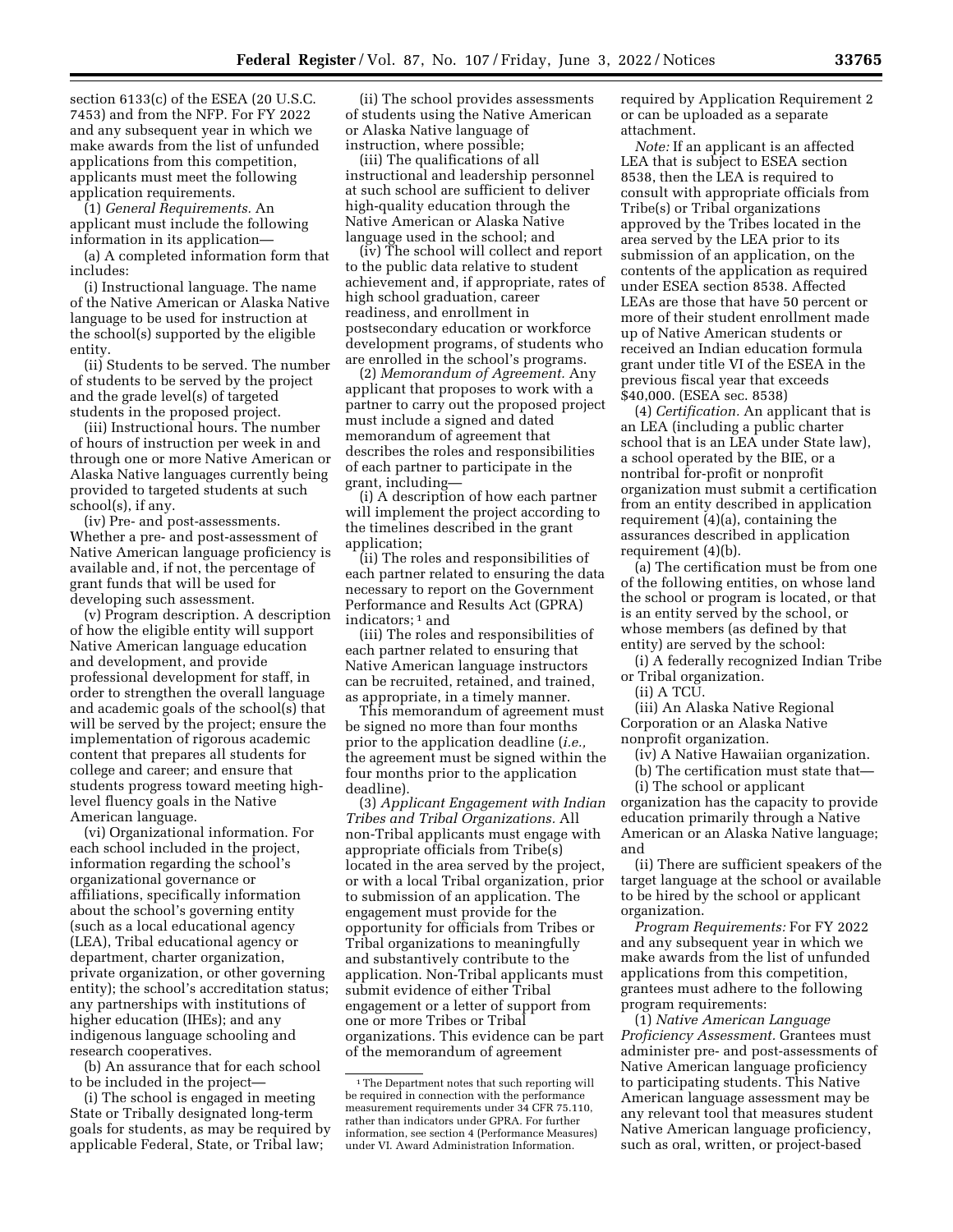assessments, and formative or summative assessments.

(2) *Diversity of Languages.* To ensure a diversity of languages as required by statute, the Department will not fund more than one project in any competition year that proposes to use the same Native American language, assuming there are enough high-quality applications. In the event of a lack of high-quality applications in one competition year, the Department may choose to fund more than one project with the same Native American language.

(3) *Geographic Distribution.* To ensure geographic diversity, assuming there are enough high-quality applications, the Department will not exclusively fund projects that all propose to serve students in the same State in any competition year. In the event of a lack of high-quality applications in one competition year, the Department may choose to fund only applications that propose to provide services in one State.

(4) *ISDEAA Statutory Hiring Preference:* 

(a) Awards that are primarily for the benefit of Indians are subject to the provisions of section 7(b) of the Indian Self-Determination and Education Assistance Act (Pub. L. 93–638). That section requires that, to the greatest extent feasible, a grantee—

(1) Give to Indians preferences and opportunities for training and employment in connection with the administration of the grant; and

(2) Give to Indian organizations and to Indian-owned economic enterprises, as defined in section 3 of the Indian Financing Act of 1974 (25 U.S.C. 1452(e)), preference in the award of contracts in connection with the administration of the grant.

(b) For purposes of this section, an Indian is a member of any federally recognized Indian Tribe.

*Definitions:* The definitions of ''Indian organization (or Tribal organization)'' and ''Tribe'' are from the NFP. The definitions of ''Native American,'' ''Native American language,'' and ''Tribal college or university'' are from the ESEA.

*Indian organization (or Tribal organization)* means an organization that—

(1) Is legally established—

(i) By Tribal or inter-Tribal charter or in accordance with State or Tribal law; and

(ii) With appropriate constitution, bylaws, or articles of incorporation;

(2) Includes in its purposes the promotion of the education of Indians;

(3) Is controlled by a governing board, the majority of which is Indian;

(4) If located on an Indian reservation, operates with the sanction of or by charter from the governing body of that reservation;

(5) Is neither an organization or subdivision of, nor under the direct control of, any IHE or TCU; and

(6) Is not an agency of State or local government.

*Native American* means:

(1) ''Indian'' as defined in section 6151(3) of the ESEA (20 U.S.C. 7491(3)), which includes individuals who are Alaska Natives and members of federally recognized or State recognized Tribes;

(2) Native Hawaiian; or

(3) Native American Pacific Islander. (ESEA secs. 6151(3) and 8101(34))

*Native American language* means the historical, traditional languages spoken by Native Americans. (ESEA sec. 8101(34))

*Tribal college or university* means an institution that—

(1) Qualifies for funding under the Tribally Controlled Colleges and Universities Assistance Act of 1978 (25 U.S.C. 1801, *et seq.*) or the Navajo Community College Act (25 U.S.C. 640a note); or

(2) Is cited in section 532 of the Equity in Educational Land-Grant Status Act of 1994 (7 U.S.C. 301 note). (ESEA sec. 6133 and section 316 of the Higher Education Act of 1965, as amended)

*Tribe* means either a federally recognized Tribe or a State-recognized Tribe.

*Program Authority:* 20 U.S.C. 7453. *Applicable Regulations:* (a) The Education Department General Administrative Regulations in 34 CFR parts 75, 77, 79, 81, 82, 84, 86, 97, 98, and 99. (b) The Office of Management and Budget Guidelines to Agencies on Governmentwide Debarment and Suspension (Nonprocurement) in 2 CFR part 180, as adopted and amended as regulations of the Department in 2 CFR part 3485. (c) The Uniform Administrative Requirements, Cost Principles, and Audit Requirements for Federal Awards in 2 CFR part 200, as adopted and amended as regulations of the Department in 2 CFR part 3474. (d) The NFP.

*Note:* The open licensing requirement in 2 CFR 3474.20 does not apply to this program.

*Note:* The regulations in 34 CFR part 79 apply to all applicants except

federally recognized Indian Tribes. *Note:* The regulations in 34 CFR part 86 apply to IHEs only.

## **II. Award Information**

*Type of Award:* Discretionary grants. *Estimated Available Funds:*  \$1,054,537.

Contingent upon the availability of funds and the quality of applications, we may make additional awards in FY 2023 and subsequent years from the list of unfunded applications from this competition.

*Estimated Range of Awards:*  \$300,000–\$400,000.

*Estimated Average Size of Awards:* 

\$350,000. *Estimated Number of Awards:* 3.

*Note:* The Department is not bound by any estimates in this notice.

*Project Period:* Up to 60 months.

## **III. Eligibility Information**

1. *Eligible Applicants:* The following entities, either alone or in a consortium, that have a plan to develop and maintain, or to improve and expand, programs that support the entity's use of a Native American or Alaska Native language as the primary language of instruction in one or more elementary or secondary schools (or both) are eligible under this program:

(a) An Indian Tribe.

(b) A Tribal College or University (TCU).

(c) A Tribal education agency.

(d) An LEA, including a public charter school that is an LEA under State law.

(e) A school operated by the Bureau of Indian Education (BIE).

(f) An Alaska Native Regional Corporation (as described in section 3(g) of the Alaska Native Claims Settlement Act (43 U.S.C. 1602(g))).

(g) A private, Tribal, or Alaska Native nonprofit organization.

(h) A non-Tribal for-profit organization.

2.a. *Cost Sharing or Matching:* This competition does not require cost sharing or matching.

b. *Indirect Cost Rate Information:* This program uses an unrestricted indirect cost rate. For more information regarding indirect costs, or to obtain a negotiated indirect cost rate, please see *[www2.ed.gov/about/offices/list/ocfo/](http://www2.ed.gov/about/offices/list/ocfo/intro.html)  [intro.html.](http://www2.ed.gov/about/offices/list/ocfo/intro.html)* 

c. *Administrative Cost Limitation:*  Under ESEA section 6133(g), no more than five percent of funds awarded for a grant under this program may be used for administrative purposes, and for grants made using FY 2022 funds this administrative cost cap applies only to direct administrative costs, not indirect costs.

3. *Other:* Projects funded under this competition should budget for a 2-day Project Directors' meeting in Washington, DC, during each year of the project period.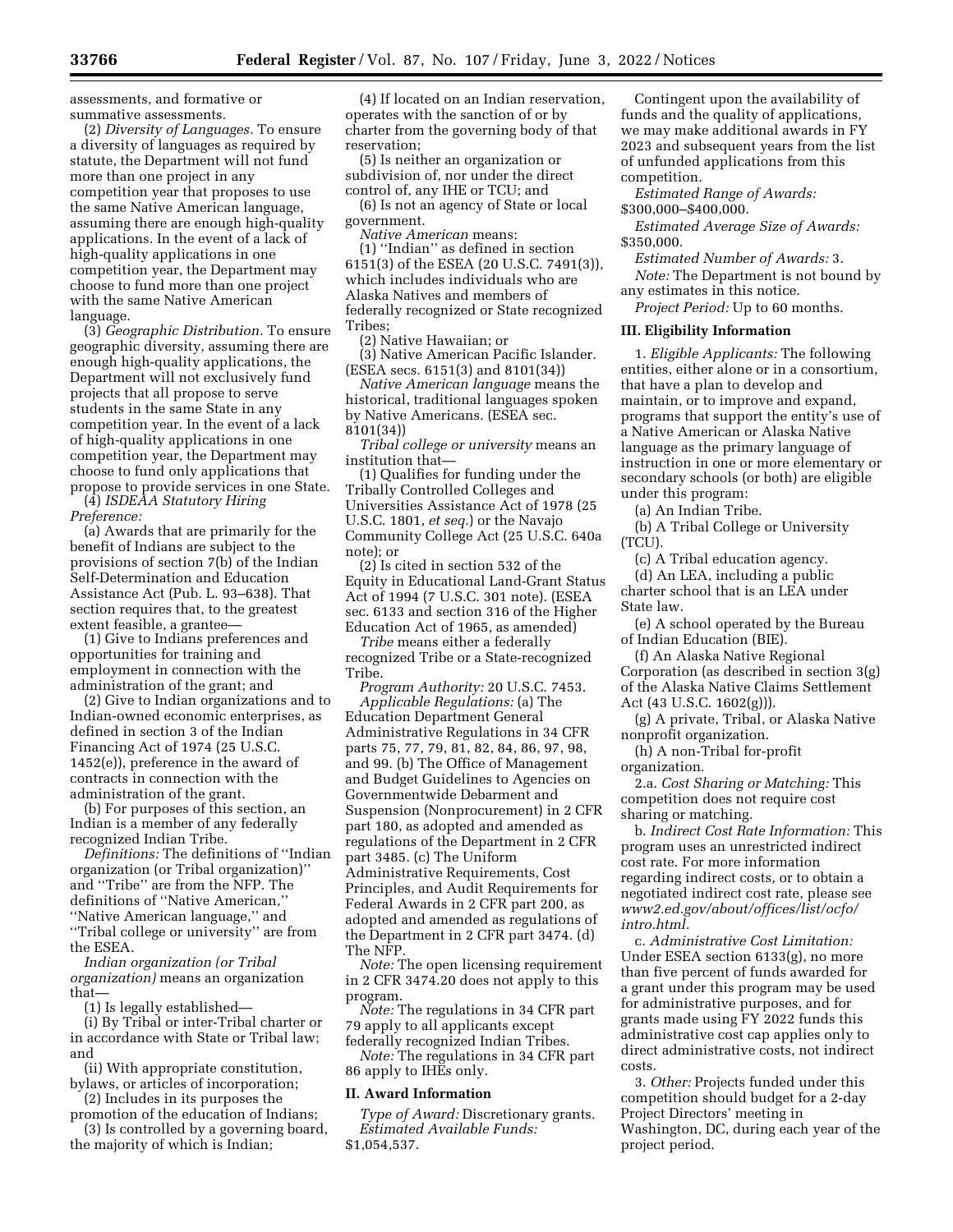# **IV. Application and Submission Information**

1. *Application Submission Instructions:* Applicants are required to follow the Common Instructions for Applicants to Department of Education Discretionary Grant Programs, published in the **Federal Register** on December 27, 2021 (86 FR 73264) and available at *[www.federalregister.gov/d/](http://www.federalregister.gov/d/2021-27979)  [2021-27979](http://www.federalregister.gov/d/2021-27979)*, which contain requirements and information on how to submit an application. Please note that these Common Instructions supersede the version published on February 13, 2019, and, in part, describe the transition from the requirement to register in *SAM.gov* a DUNS number to the implementation of the UEI. More information on the phase-out of DUNS numbers is available at *[www2.ed.gov/](https://www2.ed.gov/about/offices/list/ofo/docs/unique-entity-identifier-transition-fact-sheet.pdf)  [about/offices/list/ofo/docs/unique](https://www2.ed.gov/about/offices/list/ofo/docs/unique-entity-identifier-transition-fact-sheet.pdf)[entity-identifier-transition-fact](https://www2.ed.gov/about/offices/list/ofo/docs/unique-entity-identifier-transition-fact-sheet.pdf)[sheet.pdf.](https://www2.ed.gov/about/offices/list/ofo/docs/unique-entity-identifier-transition-fact-sheet.pdf)* 

2. *Submission of Proprietary Information:* Given the types of projects that may be proposed in applications for this competition, your application may include business information that you consider proprietary. In 34 CFR 5.11 we define ''business information'' and describe the process we use in determining whether any of that information is proprietary and, thus, protected from disclosure under Exemption 4 of the Freedom of Information Act (5 U.S.C. 552, as amended).

Because we plan to make successful applications available to the public by posting them on our website, you may wish to request confidentiality of business information.

Consistent with Executive Order 12600, please designate in your application any information that you believe is exempt from disclosure under Exemption 4. In the appropriate Appendix section of your application, under ''Other Attachments Form,'' please list the page number or numbers on which we can find this information. For additional information please see 34 CFR 5.11(c).

3. *Intergovernmental Review:* This competition is subject to Executive Order 12372 and the regulations in 34 CFR part 79. Information about Intergovernmental Review of Federal Programs under Executive Order 12372 is in the application package for this competition.

4. *Recommended Page Limit:* The application narrative is where you, the applicant, address the selection criteria that reviewers use to evaluate your application. We recommend that you (1) limit the application narrative to no

more than 30 pages and (2) use the following standards:

• A ''page'' is 8.5″ x 11″, on one side only, with 1″ margins at the top, bottom, and both sides.

• Double space (no more than three lines per vertical inch) all text in the application narrative, including titles, headings, footnotes, quotations, references, and captions, as well as all text in charts, tables, figures, and graphs.

• Use a font that is either 12 point or larger or no smaller than 10 pitch (characters per inch).

• Use one of the following fonts: Times New Roman, Courier, Courier New, or Arial.

The recommended page limit does not apply to the cover sheet; the budget section, including the narrative budget justification; the assurances and certifications; or the one-page abstract, the resumes, the bibliography, the letter(s) of support, or the signed consortium agreement. However, the recommended page limit does apply to all of the application narrative. An application will not be disqualified if it exceeds the recommended page limit.

5. *Notice of Intent To Apply:* The Department will be able to review grant applications more efficiently if we know the approximate number of applicants that intend to apply. Therefore, we strongly encourage each potential applicant to notify us of their intent to submit an application. To do so, please email the program contact person listed under **FOR FURTHER INFORMATION CONTACT** with the subject line ''Intent To Apply,'' and include the applicant's name and a contact person's name and email address. Applicants that do not submit a notice of intent to apply may still apply for funding; applicants that do submit a notice of intent to apply are not bound to apply or bound by the information provided.

#### **V. Application Review Information**

1. *Selection Criteria.* The selection criteria are from the NFP and 34 CFR 75.210. The source of each selection criterion, and the maximum possible score for addressing each criterion and subcriterion, is included in parentheses. The maximum possible score for addressing all of the criteria in this section is 100 points.

In evaluating an application, the Secretary considers the following criteria:

(a) *Quality of the project design (32 points).* 

The Secretary considers the quality of the design of the proposed project. In determining the quality of the design of

the proposed project, the Secretary considers the following factors:

(1) The extent to which the goals, objectives, and outcomes to be achieved by the proposed project are clearly specified and measurable. (9 points) (34 CFR 75.210(c)(2)(i))

(2) The extent to which the project design will ensure that students' progress toward grade-level and developmentally appropriate fluency in the Native American language. (6 points) (NFP)

(3) The extent to which the proposed project will incorporate parent engagement and participation in Native American language instruction. (6 points) (NFP)

(4) The quality of the approach to developing and administering pre- and post-assessments of student Native American language proficiency, including consultation with individuals with assessment expertise, as needed. (6 points) (NFP)

(5) The extent to which the performance feedback and continuous improvement are integral to the design of the proposed project. (5 points) (34 CFR 75.210 (c)(2)(xxi)

(b) *Quality of project services (29 points).* The Secretary considers the quality of the services to be provided by the proposed project. In determining the quality of the services to be provided by the proposed project, the Secretary considers the following factors:

(1) The quality and sufficiency of strategies for ensuring equal access and treatment for eligible project participants who are members of groups that have traditionally been underrepresented based on race, color, national origin, gender, age, or disability. (1 point) (34 CFR 75.210(d)(2))

(2) The quality of the plan for supporting grade-level and developmentally appropriate instruction in a Native American language by providing instruction of or through the Native American language. (11 points) (NFP)

(3) The extent to which the project will provide professional development for teachers and, as appropriate, staff and administrators to strengthen the overall language proficiency and academic goals of the school(s) that will be served by the project, including cultural competence training for all staff in the school(s). (10 points) (NFP)

(4) The extent to which the services to be provided by the proposed project involve the collaboration of appropriate partners for maximizing the effectiveness of project services. (4 points) (34 CFR 75.210(d)(3)(ix))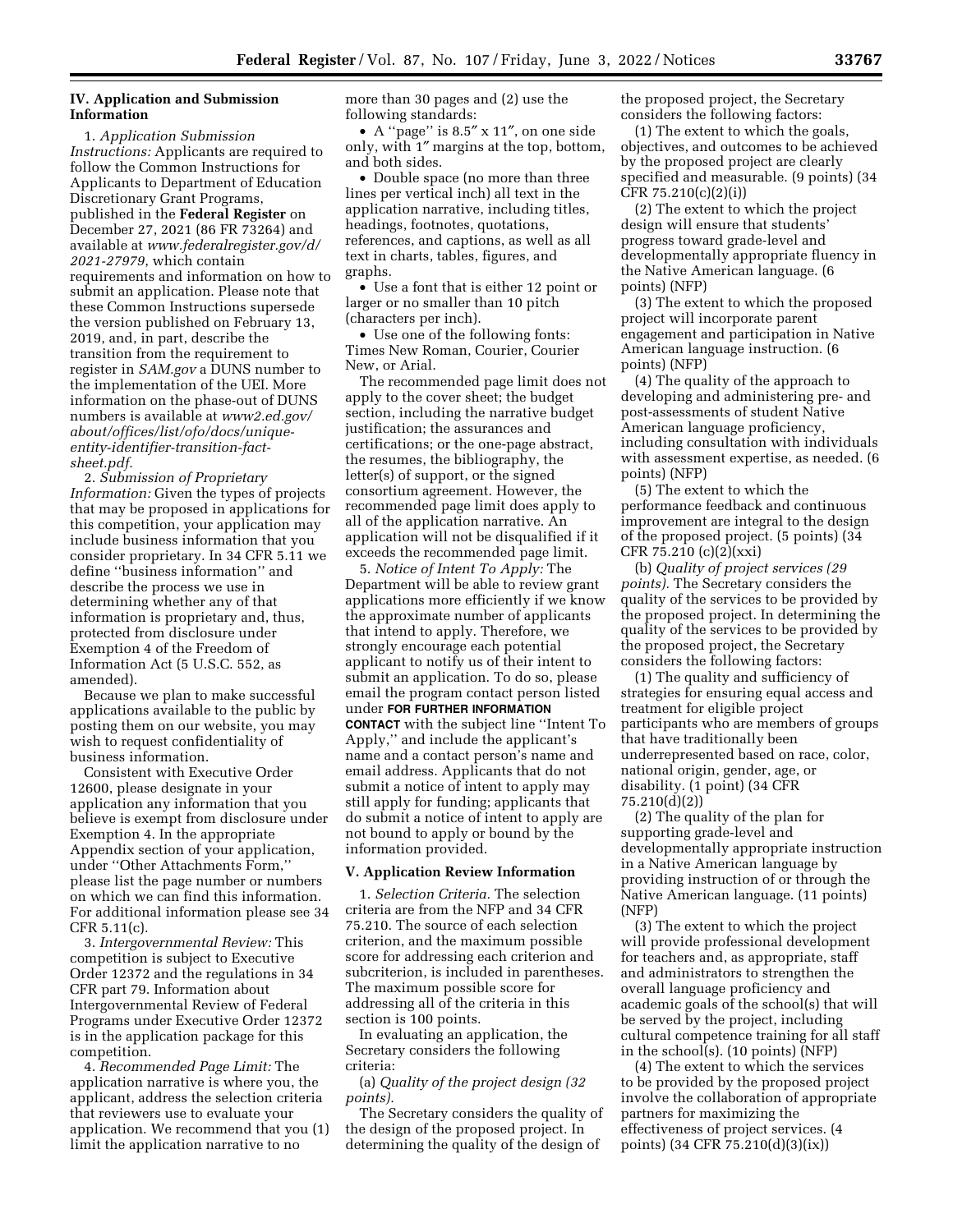(5) The extent to which the percentage of the school day that instruction will be provided in the Native American language is ambitious and is reasonable for the grade level and population served. (3 points) (NFP)

(c) *Quality of project personnel (16 points).* 

The Secretary considers the quality of the personnel who will carry out the proposed project. In determining the quality of project personnel, the Secretary considers:

(1) The extent to which the applicant encourages applications for employment from persons who are members of groups that have traditionally been underrepresented based on race, color, national origin, gender, age, or disability. (1 point) (NFP)

(2) The extent to which teachers of the Native American language who are identified as staff for this project have teaching experience and are fluent in the Native American language. (9 points) (NFP)

(3) The qualifications, including relevant training and experience, of key project personnel. (6 points) (34 CFR 75.210(e)(3)(ii))

(d) *Adequacy of resources (10 points).*  The Secretary considers the adequacy of resources for the proposed project. In determining the adequacy of resources for the proposed project, the Secretary considers:

(1) The extent to which the costs are reasonable in relation to the objectives, design, and potential significance of the proposed project. (6 points) (34 CFR 75.210(f)(2)(iv))

(2) The potential for continued support of the project after Federal funding ends, including, as appropriate, the demonstrated commitment of appropriate entities to such support. (4 points) (34 CFR 75.210(f)(2)(vi))

(e) *Quality of the management plan (13 points).* The Secretary considers the quality of the management plan for the proposed project. In determining the quality of the management plan for the proposed project, the Secretary considers:

(1) The adequacy of the management plan to achieve the objectives of the proposed project on time and within budget, including clearly defined responsibilities, timelines, and milestones for accomplishing project tasks. (8 points) (34 CFR 75.210(g)(2)(i))

(2) The extent to which the time commitments of the project director and principal investigator and other key project personnel are appropriate and adequate to meet the objectives of the proposed project. (5 points) (34 CFR 75.210(g)(2)(iv))

2. *Review and Selection Process:* We remind potential applicants that in reviewing applications in any discretionary grant competition, the Secretary may consider, under 34 CFR 75.217(d)(3), the past performance of the applicant in carrying out a previous award, such as the applicant's use of funds, achievement of project objectives, and compliance with grant conditions. The Secretary may also consider whether the applicant failed to submit a timely performance report or submitted a report of unacceptable quality.

In addition, in making a competitive grant award, the Secretary requires various assurances, including those applicable to Federal civil rights laws that prohibit discrimination in programs or activities receiving Federal financial assistance from the Department (34 CFR 100.4, 104.5, 106.4, 108.8, and 110.23).

3. *Risk Assessment and Specific Conditions:* 

Consistent with 2 CFR 200.206, before awarding grants under this program, the Department conducts a review of the risks posed by applicants. Under 2 CFR 200.208, the Secretary may impose specific conditions and, under 2 CFR 3474.10, in appropriate circumstances, high-risk conditions on a grant if the applicant or grantee is not financially stable; has a history of unsatisfactory performance; has a financial or other management system that does not meet the standards in 2 CFR part 200, subpart D; has not fulfilled the conditions of a prior grant; or is otherwise not responsible.

4. *Integrity and Performance System:*  If you are selected under this competition to receive an award that over the course of the project period may exceed the simplified acquisition threshold (currently \$250,000), under 2 CFR 200.206(a)(2) we must make a judgment about your integrity, business ethics, and record of performance under Federal awards—that is, the risk posed by you as an applicant—before we make an award. In doing so, we must consider any information about you that is in the integrity and performance system (currently referred to as the Federal Awardee Performance and Integrity Information System (FAPIIS)), accessible through the System for Award Management (SAM). You may review and comment on any information about yourself that a Federal agency previously entered and that is currently in FAPIIS.

Please note that, if the total value of your currently active grants, cooperative agreements, and procurement contracts from the Federal Government exceeds \$10,000,000, the reporting requirements

in 2 CFR part 200, Appendix XII, require you to report certain integrity information to FAPIIS semiannually. Please review the requirements in 2 CFR part 200, Appendix XII, if this grant plus all the other Federal funds you receive exceed \$10,000,000.

5. *In General:* In accordance with the Office of Management and Budget's guidance located at 2 CFR part 200, all applicable Federal laws, and relevant Executive guidance, the Department will review and consider applications for funding pursuant to this notice inviting applications in accordance with:

(a) Selecting recipients most likely to be successful in delivering results based on the program objectives through an objective process of evaluating Federal award applications (2 CFR 200.205);

(b) Prohibiting the purchase of certain telecommunication and video surveillance services or equipment in alignment with section 889 of the National Defense Authorization Act of 2019 (Pub. L. 115–232) (2 CFR 200.216);

(c) Providing a preference, to the extent permitted by law, to maximize use of goods, products, and materials produced in the United States (2 CFR 200.322); and

(d) Terminating agreements in whole or in part to the greatest extent authorized by law if an award no longer effectuates the program goals or agency priorities (2 CFR 200.340).

### **VI. Award Administration Information**

1. *Award Notices:* If your application is successful, we notify your U.S. Representative and U.S. Senators and send you a Grant Award Notification (GAN); or we may send you an email containing a link to access an electronic version of your GAN. We may notify you informally, also.

If your application is not evaluated or not selected for funding, we will notify you.

2. *Administrative and National Policy Requirements:* 

We identify administrative and national policy requirements in the application package and reference these and other requirements in the *Applicable Regulations* section of this notice.

We reference the regulations outlining the terms and conditions of an award in the *Applicable Regulations* section of this notice and include these and other specific conditions in the GAN. The GAN also incorporates your approved application as part of your binding commitments under the grant.

3. *Reporting:* (a) If you apply for a grant under this competition, you must ensure that you have in place the